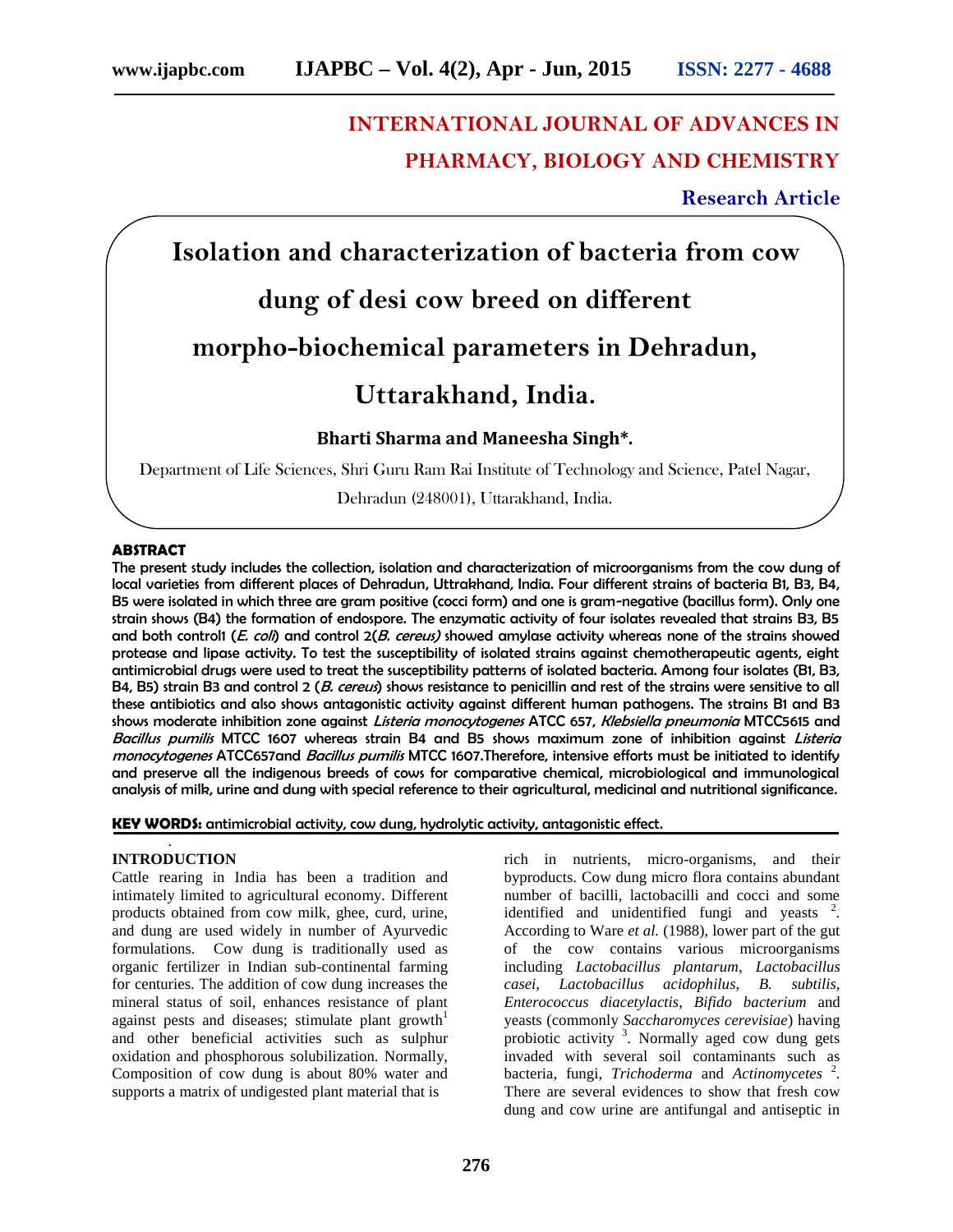nature <sup>4</sup> , which might be due to secretion of antimicrobial metabolites by cow dung micro flora. Our endeavor through this study is to isolate and characterized the bacteria from cow dung of desi cow breed on different morphological and biochemical basis and study their usefulness with the preliminary biological screening of microbes.

#### **MATERIAL AND METHODS Material required:**

Different samples of cow dung were collected from different regions of Dehradun district, aseptically in sterile poly bags and transported to Microbiology laboratory of the Department of Life Sciences for the evaluation of microbial analysis*.*

#### **Preparation of cow dung suspension:**

Cow dung suspensions were prepared by serial dilution method. The collected and labelled, 1gm of cow dung samples were mixed in 10 ml sterilized phosphate buffer and vigorously shaked in vortex for 2 minutes for proper mixing of sample. Before plating, all the samples were incubated at  $37^{\circ}$ C for 30-40 minute in an incubator for activation of microorganism. After incubation dilutions of each sample were prepared by using standard dilution method with the help of sterilized pipette. In this method, Phosphate blanks were prepared, each contain 9 ml of sterilized phosphate buffer. The labeled tubes were placed in test tube stand then 1ml of activated standard solution was transferred aseptically in test tube number 1, and further 1ml of sample was transferred to number 2 and same procedure was repeated for each dilution.

#### **Isolation and Purification of microorganisms:**

The different bacterial cultures were purified by using streak plate method on Nutrient agar medium. Using sterilized inoculating loop, slightly picked up the colony from the spread plate dragged the loop over the surface of another plate in a zigzag motion. Sterilized the loop over the flame, turned the plate to  $90<sup>0</sup>$  and dragged the loop over the area streaked before in similar manner. Again sterilized the loop over the flame and the same process was repeated again, all the plates were incubated for 24 hours. The heaviest growth was seen in the first sector, and the isolated colonies were in the third sector. This method was repeated several times until purified colonies were obtained. The purified bacterial cultures were maintained over Nutrient agar slant.

#### **Characterization and identification of microorganisms:**

After the pure culturing method, the isolated colonies of microorganisms were observed for colony morphology determination; colour, shape, size, surface, edges, margins and elevation. These cultures were identified by different staining such as Gram's staining, endospore staining etc.

#### **Antibiotic susceptibility assay:**

The most common method for antibiotic susceptibility test is Kirby Bauer method or Disc diffusion method. In this test bacterial isolate is inoculated uniformly into the surface of an agar plate. A filter disc impregnated with a standard amount of an antibiotic is applied to the surface of the plate and the antibiotic is allowed to diffuse into the adjacent medium. The result is a gradient of antibiotic surrounding the disc. Following incubation, a bacterial lawn appears on the plate. Zones of inhibition of bacterial growth may be present around the antibiotic disc. The size of the zone of inhibition is depend on the diffusion rate of the antibiotics, the degree of sensitivity of the micro-organisms and the growth rate of micro-organisms and the growth rate of bacterium. Discs with very small zones or no zones of inhibition means that the bacteria is not susceptible to the antibiotic. Large zones indicate the levels of susceptibility: Susceptible (S), Intermediate (I), or Resistance (R).

#### **Hydrolytic enzyme activities:**

Biochemical tests are mainly done to identify bacteria capable of producing various exoenzymes which explore their properties of hydrolyzing waste material. The biochemical tests were done basically to identify the secretion of three exoenzymes viz . protease, amylase and lipase. Agar plates were prepared containing protein, starch and lipid for testing protease, amylase and lipase activity, respectively. If the inoculated bacterium secretes the respective exoenzymes, a clear zone of hydrolysis is observed around the inoculums. The relative protease, amylase and lipase activities were calculated by the given formula:

> Relative activity  $=\frac{20ne \text{ of hydrolysis}}{C_{\text{olony size}}}$ Colony size

#### **Antibacterial assay of isolates from cow dung against human pathogens:**

All isolates were screened for antibacterial activity against 8 test organisms using the disc diffusion method.

Test organisms included five Gram-positive bacteria *(Staphylococcus epidermis, Bacillus pumilis, Bacillus lichenoformis, Listeria monocytogens, Streptococcus mutans*) and three gram negative bacteria (*Klebsiella pneumonae*, *Salmonella typhimurium* and *Pseudomonas aerogenosa*). The plates were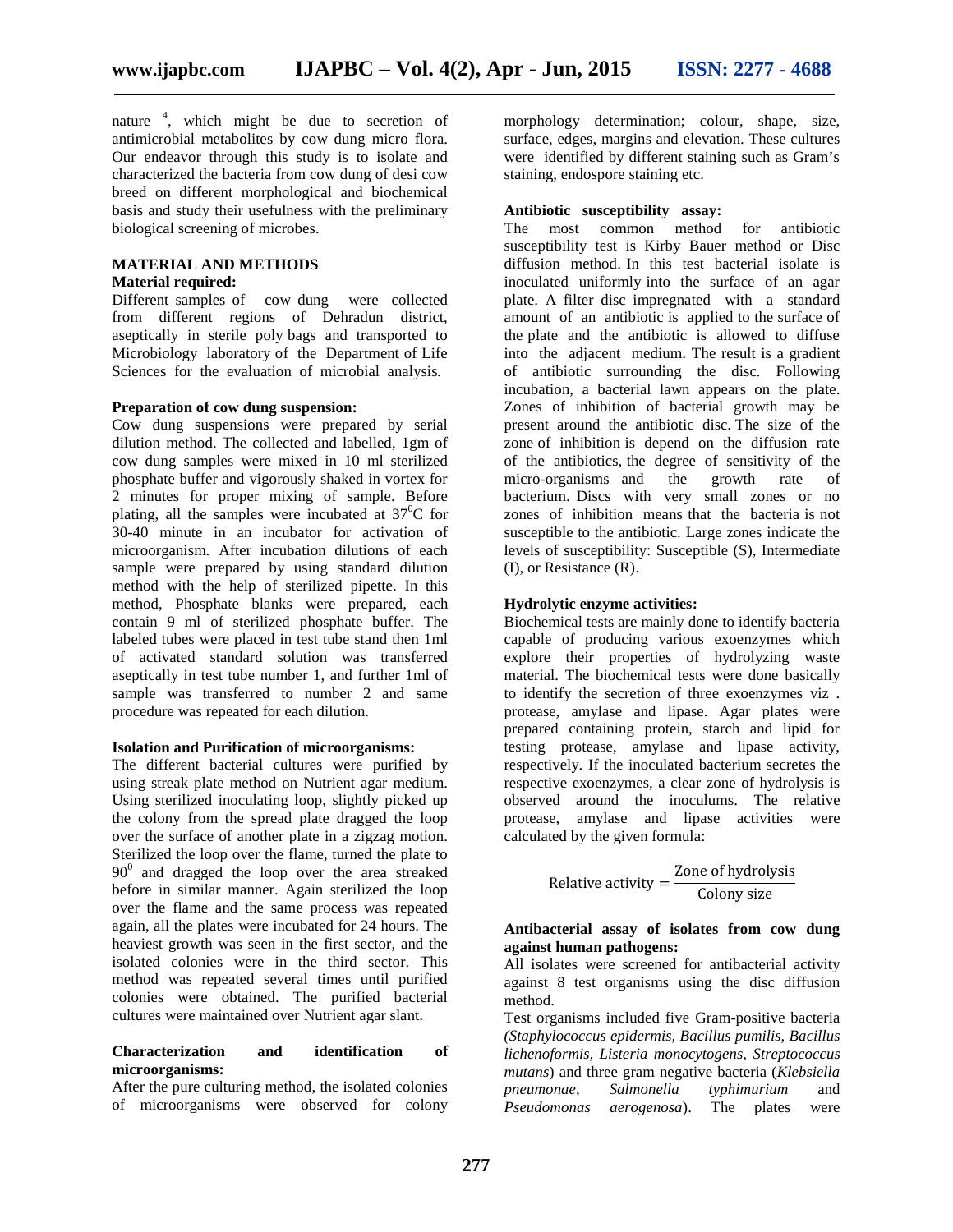incubated at  $30^0C$  for 24 hours. The inhibitory spectrum of the antibacterial agents against gram negative and gram-positive bacteria was determined.

#### **RESULT AND DISCUSSION**

In present study, different samples of cow dung were collected from different localities of Dehradun which were subjected for morphological and biochemical characterization. These isolated bacterial strains were further evaluated for antibiotic resistance and antagonistic test against several bacteria which causes different diseases in human. Finding of the present study were presented and discussed as follows:

#### **Morphological and biochemical characteristics of isolated strains:**

Microorganisms produce colonies with characteristics which could be seen by naked eyes that are called as cultural characteristics. The cultural characteristics were observed on Nutrient Agar Medium plates after incubation. These morphological characteristics were observed in different forms such as colony form, colony elevation, surface of the colony and colony colour. The collected samples of cow dung were enumerated for their microbial load of total bacteria. The maximum number of bacterial population was exhibited in dilution  $10^{-4}$  which ranged from  $60.5x10^4$  to  $175x10^4$  cfu/ml and minimum concentration was exhibited in dilution  $10^{-6}$ which ranged from  $23.5 \times 10^{-6}$  to  $80.5 \times 10^{-6}$ . The morphological examinations of the isolates were determined by standard procedure of basic stain, gram stain and endospore stain <sup>5</sup>. Out of four strains, three strains B1, B3 and B5 were gram positive, cocci form and rest of the strain B4 is gram negative, bacillus form (table1,2). Among these isolated strains, only one strain B4 shows endospore formation. Similar type of work was performed by Teo and Teoh  $(2011)^6$ . Cavaletti *et al.*  $(2006)$  also reported two isolates K2 and K4, both were gram positive micro-organisms, capable of forming endospore<sup>7</sup>.

All the biochemical reaction that proceeds both outside and inside the cell were precisely controlled by some governing factors, the enzymes. These are mainly hydrolytic enzymes that degrade by the addition of water, high molecular weight substances (like polysaccharides, lipids and proteins) into smaller component (e.g. glucose that can enter into the cell and later assimilated cow dung in Kampar Malaysia<sup>6</sup>. Strains isolated from cow dung were able to produce protease, esterase and esterase lipase. Protease is an enzyme that catalyses proteolysis which breaks down proteins to its respective amino acids. In addition, they have a variety of applications

mainly in the detergent and food industries. Microbial proteases account for approximately 40% of the total worldwide enzyme sales<sup>8</sup>. Esterase and esterase lipase belong to hydrolyses enzyme which splits esters into acids and alcohols in a chemical reaction of hydrolysis process involving addition of water molecules <sup>9</sup>. In present study, the isolated four strains B1, B3, B4, and B5 from the cow dung have been evaluated for enzymatic activity. No strains shows protease and lipase activity. Strains B3, B5 and both control 1(*E. coli*) and control 2(*B. cereus*) shows amylase activity (Table3). Amylases from several *Bacillus* spp. i.e. *B. cereus, B. megaterium, B. subtilis* and *B. stearothermophilus* are available commercially. Preliminary studies of Singh and Hayashi in 1995<sup>10</sup> shown that all these *B. subtilis* strains were thermo tolerant (up to  $60^{\circ}$ C), which may be useful in producing commercial enzymes. The fact that *B. subtilis* strains are also producers of cellulose is of interest from the biotechnological point of view and in relation to the decomposition of agricultural residues remaining in the field after the crop is harvested. Therefore studies can be conducted to elucidate the mechanism underlying biocontrol and growth stimulation by *Bacillus* sp. According to the studies conducted by Pandey *et al*., (2008) revealed that Bacillus spp. known to produce -amylases which have wide application in industrial processes, especially in starch industry<sup>11</sup>. Besides these studies sulphuroxidizing- *Pseudomonas* sp.PRK786, cellulase producing bacterial strains were isolated and characterized biochemically and molecular  $basis$ <sup>12,13</sup>.

#### **Antibiotic susceptibility of isolated strain:**

Antibiotic susceptibility test (AST) is usually carried out to determine which antibiotic will be most successfully in treating a bacterial infection *in vivo*. Testing of antibiotic sensitivity is often done by Kirby-Bauer method. Among four isolates (B1, B3, B4, B5), the B1 strain of sample is sensitive to all antibiotics i.e. penicillin, amoxicillin, ofloxacin, ciprofloxacin, chloramphenicol, erythromycin, streptomycin and tetracycline, whereas B3 strain is resistance to penicillin and streptomycin. Rests are sensitive.B4 strain shows no resistance against these antibiotics. Furthermore B5 strain was sensitive to all antibiotics. Control1 (*E. coli*) is sensitive to all these antibiotics as compared to other strains, whereas Control2 (Bacilli) is resistance to penicillin and rest are sensitive to all these antibiotics(Table-4). Antibiotic resistance may occur due to natural processes such as transformation, transduction and conjugation, or due to human mediated activity such as antibiotics mediated activity such as antibiotics abuse, particularly in farming and agricultural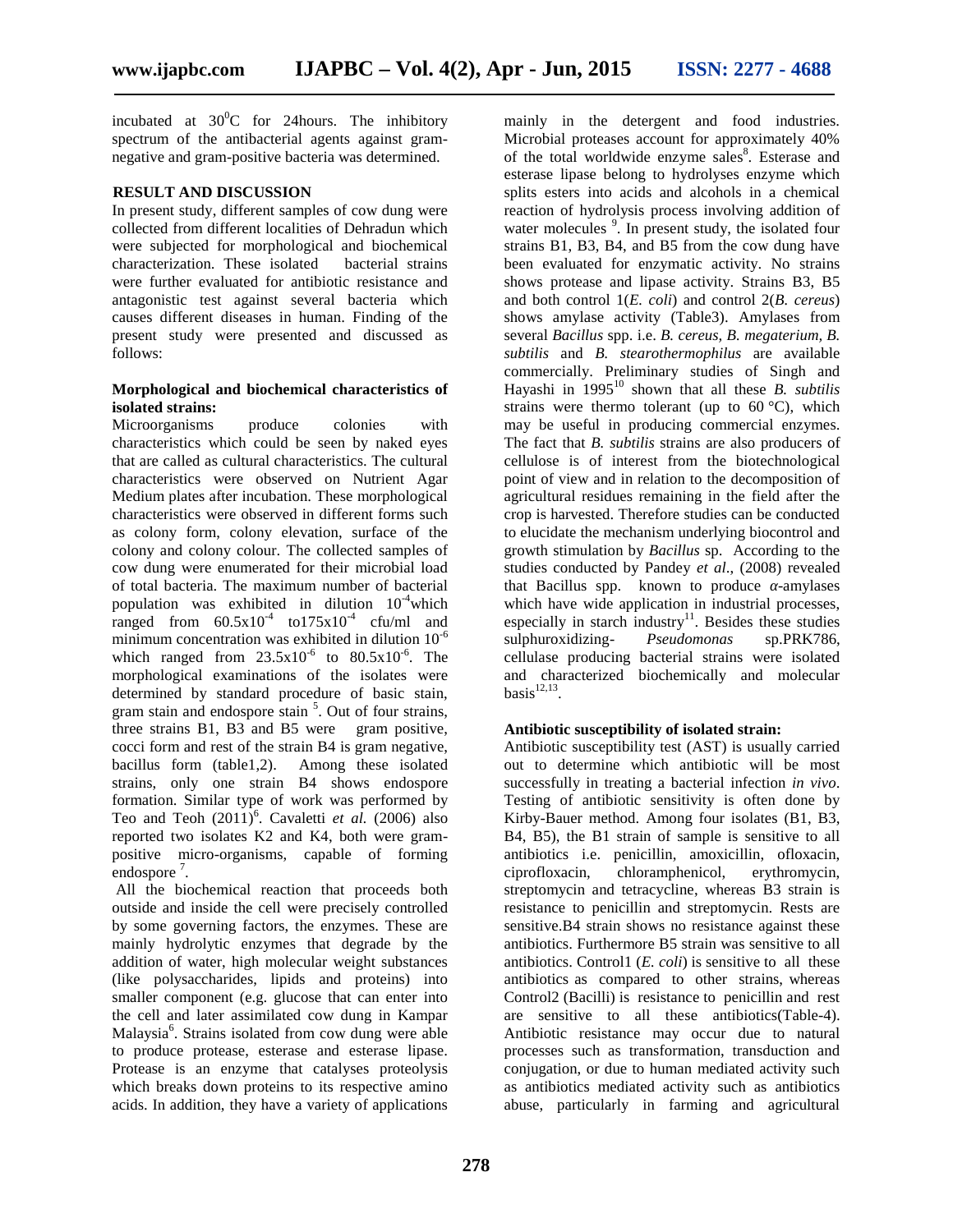industry <sup>14</sup>. There are several evidences to show that fresh cow dung and cow urine are antifungal and antiseptic in nature<sup>4</sup>, which might be due to secretion of antimicrobial metabolites by cow dung micro flora.

#### **Antagonistic activity of isolated strains against the pathogenic bacteria:**

Four strains isolated from cow dung along with two controls show antimicrobial activity against different human pathogens in which some of the strains shows either maximum inhibition zone or no zone (table5). Moderate inhibition zone is shown by B1 against *Listeria monocytogenes* ATCC 657 and *Klebsiella pneumoniae* ATCC 109 and rest of the pathogenic strains does not shown any zone. Strain B3 shows moderate zone of inhibition against *Listeria monocytogenes* ATCC 657, *Bacillus pumilis* MTCC 1607 and *Klebsiella pneumoniae* MTCC 432 strains and rest of the strains does not show any zone. Strong inhibition is shown by B4 against *Staphylococcus epidermis* whereas strain B5 shows maximum zone of inhibition against *Listeria monocytogenes* ATCC 657), *Pseudomonas aerogenosa* ATCC 424 and *Salmonella typhimurium* MTCC 1255 and rest of the strain does not shows any zone of inhibition. Studies conducted by Shrivastava *et al.* (2014) evaluated

antibacterial and antifungal properties of cow dung extract in distilled water, ethanol and n- hexane against *Candida*, *E.*

*coli*, *Pseudomonas* and *Staphylococcus aureus* and found it highly effective against these microbes. The study revealed that cow dung extract possess antimicrobial properties, which can be used to fight against certain pathogenic diseases and other  $a$ ilments<sup>15,16, 17</sup>. Besides these, the antibacterial activities some of the isolates exhibited nematicidal activity and probiotic activities  $^{18,19}$ .

#### **CONCLUSION**

The present study shows that isolated bacterial strains can be used to prevent diseases caused by pathogenic strains. Thus, Cow dung serves as a purifier of all wastes in the nature, is a rich source of microflora which can be used as probiotics, live microbial food supplements modifying the intestinal microbiota. Therefore, the intensive efforts must be initiated to identify and preserve all the indigenous breeds of cows for comparative chemical, microbiological and immunological analysis of milk, urine and dung with special reference to their agricultural, medicinal and nutritional significance.

**Table 1 Microbial count from the cow dung samples**

| S.No. | <b>Dilutions</b> | Method used            | Total bacteria count |                        |                       |  |  |
|-------|------------------|------------------------|----------------------|------------------------|-----------------------|--|--|
|       |                  |                        | Sample 1             | Sample 2               | Sample 3              |  |  |
|       | $10^{-4}$        | Serial dilution method | $192.5x10^{-2}$      | $175.0 \times 10^{-2}$ | $60.5x10^{-2}$        |  |  |
| ↑     | $10^{-5}$        | Serial dilution method | $141.5x10^{-3}$      | $95.5x10^{-3}$         | $33.5 \times 10^{-3}$ |  |  |
| 3.    | $10^{-6}$        | Serial dilution method | $80.5x10^{-4}$       | $50.5x10^{-4}$         | $23.0x10^{-4}$        |  |  |
| 4.    | $10^{-7}$        | Serial dilution method | $24.0x10^{-5}$       | $20.0x10^{-5}$         | $15.0x10^{-5}$        |  |  |

**Table 2 Morphological characteristics of isolates from cow dung**

| <b>THOI photogreat characteristics of homecs if one co</b> ntraming |                 |           |                 |           |  |  |  |
|---------------------------------------------------------------------|-----------------|-----------|-----------------|-----------|--|--|--|
| <b>Characteristics</b>                                              | <b>ISOLATES</b> |           |                 |           |  |  |  |
|                                                                     | <b>B1</b>       | <b>B3</b> | <b>B4</b>       | <b>B5</b> |  |  |  |
| Form of colony                                                      | Circular        | Circular  | Circular        | Circular  |  |  |  |
| Translucency and opacity                                            | Opaque          | Opaque    | Opaque          | Opaque    |  |  |  |
| Elevation of colony                                                 | Convex          | Flat      | Convex          | Convex    |  |  |  |
| Surface of colony                                                   | Smooth          | Smooth    | Smooth          | Smooth    |  |  |  |
| Pigmentation                                                        | Creamy white    | Yellow    | Pink            | White     |  |  |  |
| Cell shape                                                          | Coccus          | Coccus    | <b>Bacillus</b> | Coccus    |  |  |  |
| Gram stain reaction                                                 | $+$             | $+$       | ۰               | $+$       |  |  |  |
| Spore stain                                                         | No              | No        | Yes             | No        |  |  |  |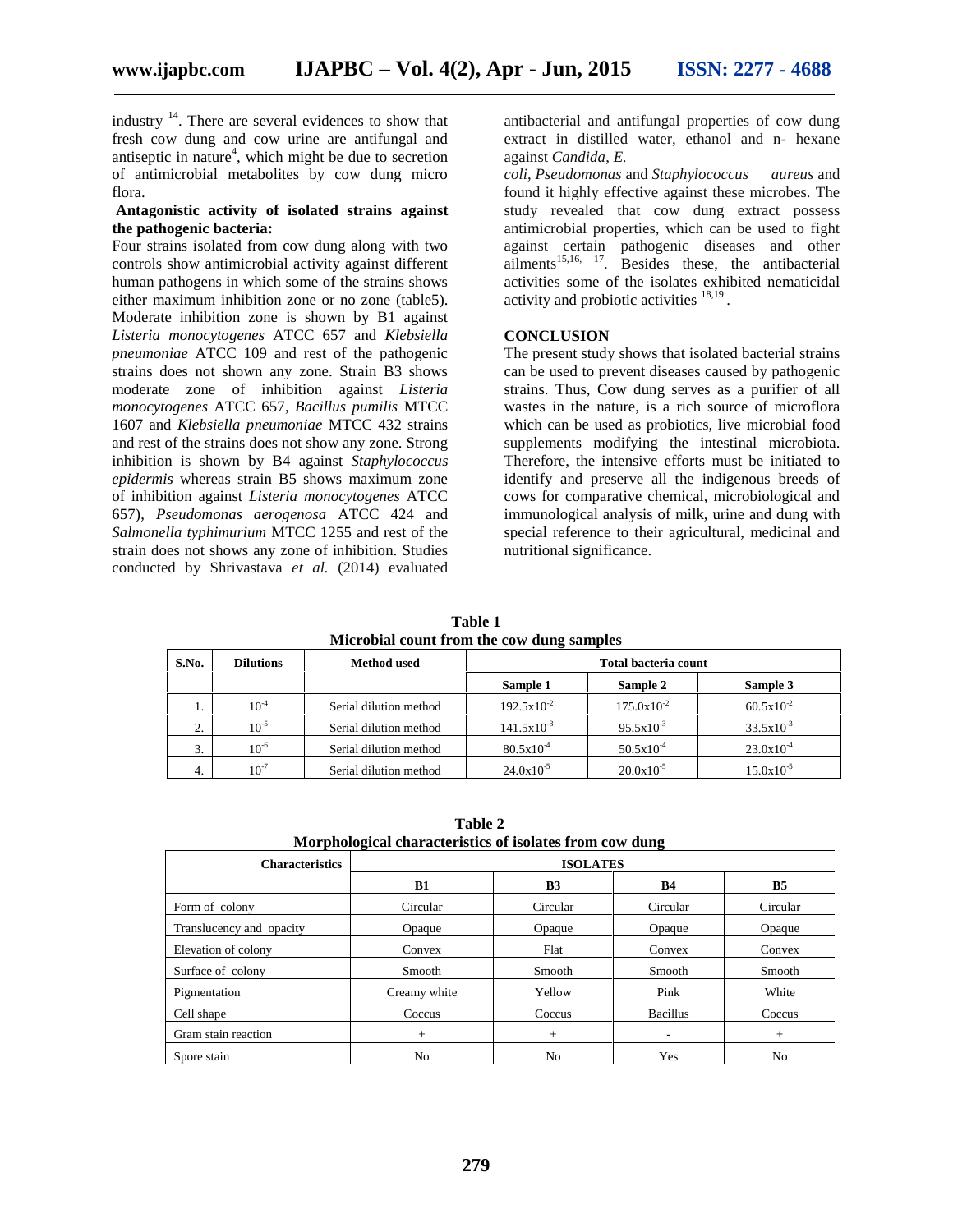| Enzymatic assay of four isolates and two controls |          |         |        |  |  |  |  |
|---------------------------------------------------|----------|---------|--------|--|--|--|--|
| <b>Enzymes</b>                                    | Protease | Amylase | Lipase |  |  |  |  |
| <b>Isolates</b>                                   |          |         |        |  |  |  |  |
| B1                                                |          |         | ۰      |  |  |  |  |
| <b>B3</b>                                         |          | $+++$   | ۰      |  |  |  |  |
| <b>B4</b>                                         |          |         | ۰      |  |  |  |  |
| B <sub>5</sub>                                    |          | $+++$   |        |  |  |  |  |
| Control $1(E. \text{ coli})$                      |          | $+++$   | ۰      |  |  |  |  |
| Control 2 (Bacillus cereus)                       |          | $++$    | -      |  |  |  |  |

**Table 3**

**\*Degree of inhibition: + = moderate clear zone (1-9mm); ++ = strong clear zone (10-19mm); +++ =very strong zone (20 or more); - = no inhibition zone.**

| Zone of inhibition in (mm) |                |           |           |                           |                                                   |  |
|----------------------------|----------------|-----------|-----------|---------------------------|---------------------------------------------------|--|
| B1                         | B <sub>3</sub> | <b>B4</b> | <b>B5</b> | Control 1 $(E$ .<br>coli) | <b>Control 2</b><br>(Bacillus.<br><i>cereus</i> ) |  |
|                            |                |           |           |                           |                                                   |  |
| 15.0                       | Nil            | Nil       | 0.13      | 11.0                      | Nil                                               |  |
| 25.0                       | 23.0           | 23.0      | 22.0      | 15.0                      | 13.0                                              |  |
| 35.0                       | 30.0           | 26.0      | 27.0      | 19.0                      | 23.0                                              |  |
| 38.0                       | 38.0           | 31.0      | 33.0      | 28.0                      | 28.0                                              |  |
| 24.0                       | 23.0           | 22.0      | 21.0      | 22.0                      | 25.0                                              |  |
| 27.0                       | 26.0           | 19.0      | 18.0      | 13.0                      | 12.0                                              |  |
| 23.0                       | 22.0           | 10.0      | 0.5       | 10.0                      | 10.0                                              |  |
| 14.0                       | 14.0           | 12.0      | 11.0      | 16.0                      | 12.0                                              |  |
|                            |                |           |           |                           |                                                   |  |

**Table 4. Antibiotic sensitivity of isolated bacteria from cow dung**

**Table 5 Antagonistic effect of isolates on pathogenic bacteria**

|                                      | B1                       | B <sub>3</sub>                     | <b>B4</b>                | B <sub>5</sub>           | <b>Bacillus cereus</b>                  | E.coli                             |
|--------------------------------------|--------------------------|------------------------------------|--------------------------|--------------------------|-----------------------------------------|------------------------------------|
| <b>Isolate</b>                       |                          |                                    |                          |                          |                                         |                                    |
| <b>Bacteria</b>                      |                          |                                    |                          |                          |                                         |                                    |
| Listeria monocytogenes ATCC657       | $\pm$                    | $^{+}$                             | ٠                        | $^{+}$                   | ۰                                       | $^{+}$                             |
| Streptococcus mutans ATCC890         | -                        | $\overline{\phantom{a}}$           | ٠                        |                          | -                                       |                                    |
| Pseudomonas aerogenosa ATCC424       |                          | $\overline{\phantom{a}}$           | ٠                        | $^{+}$                   | $+$                                     |                                    |
| Bacillus pumilis MTCC1607            | -                        | $+$                                | -                        | ٠                        | ٠                                       |                                    |
| Bacillus lichenoformis ATCC1483      |                          | ٠                                  | ٠                        | ۰                        | -                                       |                                    |
| Staphylococcus epidermis MTCC432     | $\overline{\phantom{a}}$ | $\overline{\phantom{a}}$           | $++$                     | ۰                        | ۰                                       |                                    |
| Klebsiella pneumoniae MTCC5615       | $\overline{\phantom{a}}$ | $+$                                | $\overline{\phantom{a}}$ | $\overline{\phantom{a}}$ | ۰                                       | $^{+}$                             |
| Salmonella typhimurium MTCC1255<br>. | -                        | $\sim$ $\sim$ $\sim$ $\sim$ $\sim$ | ٠                        | $++$                     | $\cdot$ $\cdot$ $\cdot$ $\cdot$ $\cdot$ | $\sim$ $\sim$ $\sim$ $\sim$ $\sim$ |

**\*Degree of inhibition: += moderate inhibition zone; ++ = strong inhibition zone; +++ =very strong inhibition zone; - = no inhibition zone.**